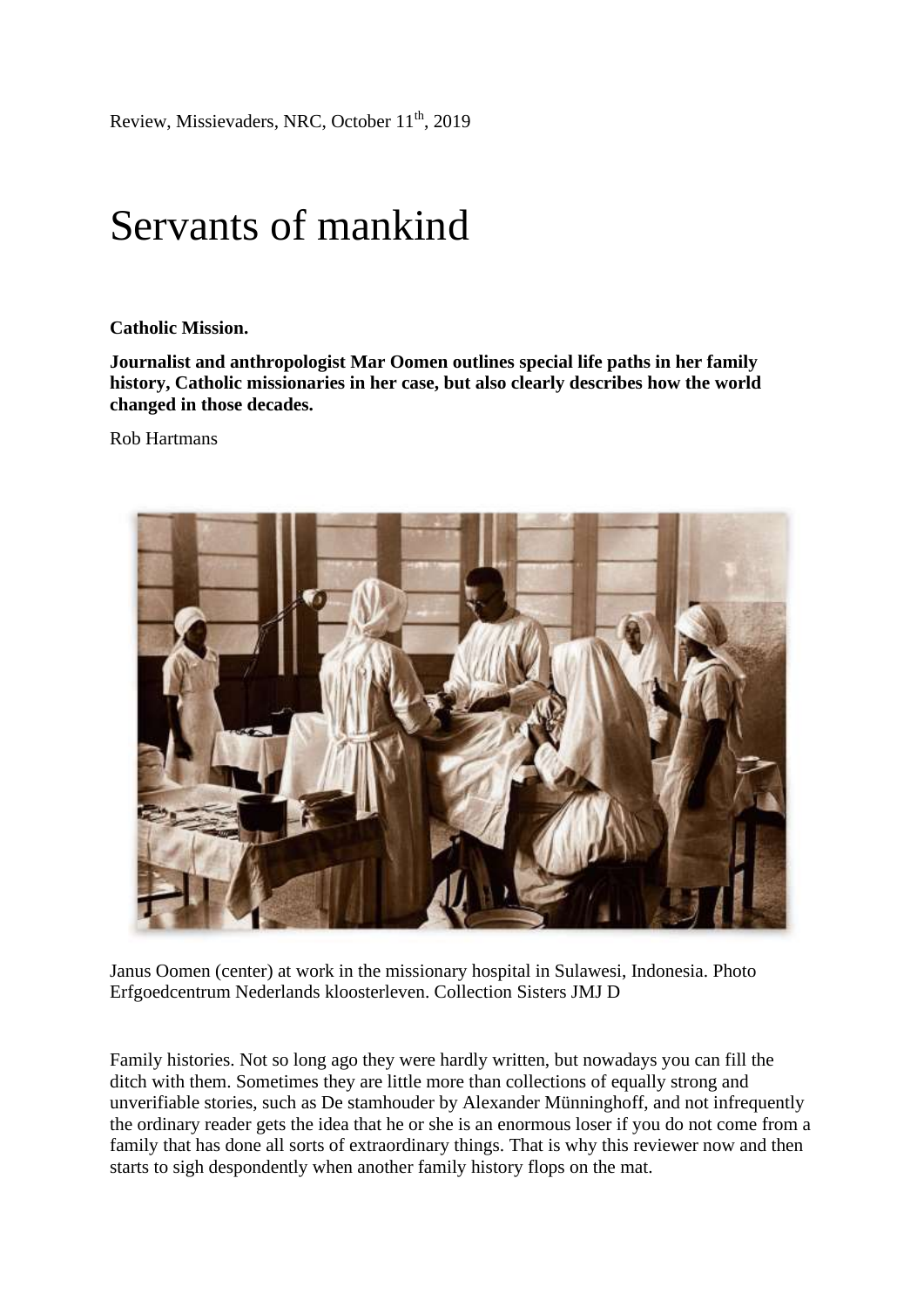But sometimes this is not justified, because a good family history sheds light on an aspect of the past that is less well known. That may be the development of a particular region, or of a specific occupational group, or of a religious community. The latter is the case in Missievaders by journalist and anthropologist Mar Oomen (1961).

When it comes to the Catholic mission, the image immediately arises of priests and nuns in the colonies who tried to lure the darkness-wandering pagans into the warm and safe womb of the Catholic Church. This in itself is not surprising, because around 1930 no fewer than five thousand Dutch religious were living abroad to convert the local population, with which our country supplied the most missionaries in the world in proportion.

At the beginning of the twentieth century, however, more and more lay people felt called to help to propagate and spread the faith.

## **Shelter Church Mentality**

Oomen's grandparents were among the Catholic youths who, around 1920, resented the "hide church mentality" of the older generation, which, in its desire to finally be accepted as fullfledged Dutchmen, was said to have adapted too much to the liberal-bourgeois culture.

After receiving his doctorate as a biologist, grandfather Janus Oomen refused an academic appointment in America, and announced, to the horror of those around him, that he was going to study medicine so he could help the poorest of the poor.

According to his dismayed family, this was whispered to him by his fiancée, Stans Küller, who studied law at the Catholic University of Nijmegen. She was deeply convinced of the superiority of the Catholic faith, which she believed was the only remedy against 'The Great Suffering in the World'. America stood for her as a symbol of materialism, hedonism and 'the sluggishness of the easygoing western decadence'.

Janus and Stans decided that they would serve the Lord and Mankind, and asked "Rome" for permission to perform a so-called Saint Joseph marriage, which would release them from the obligation as good Catholics to father children immediately.

Stans became director of the first Catholic School for Social Work in Sittard and Janus studied to become a doctor, while in the meantime he also founded the Catholic Boy Scouts. After a few years the first children were born, and at the end of 1933 the time had finally come: with their two sons, the Oomen couple left for the Dutch East Indies to work in a mission hospital in the north of present-day Sulawesi. Unfortunately for the zealous Catholics, this region had long since been Christianized, albeit by the 'heretical' Protestants. Nevertheless, there was a lot of work to be done for a doctor, while Stans founded a weaving school and taught the population so-called round dances, an alternative to the immoral dance forms from America and the native dances that were considered lascivious.

After the Japanese invasion, the family of five children was interned. Janus and Stans of course separated from each other, and after a while the two eldest sons were taken away from their mother. They survived the war and also the bloody Bersiap period between the Japanese defeat and the return of Dutch authority, during which radical nationalist Indonesians murdered many Westerners and Chinese. While Janus, who considered himself indispensable, remained in Indonesia for the time being, Stans returned to the Netherlands with her children